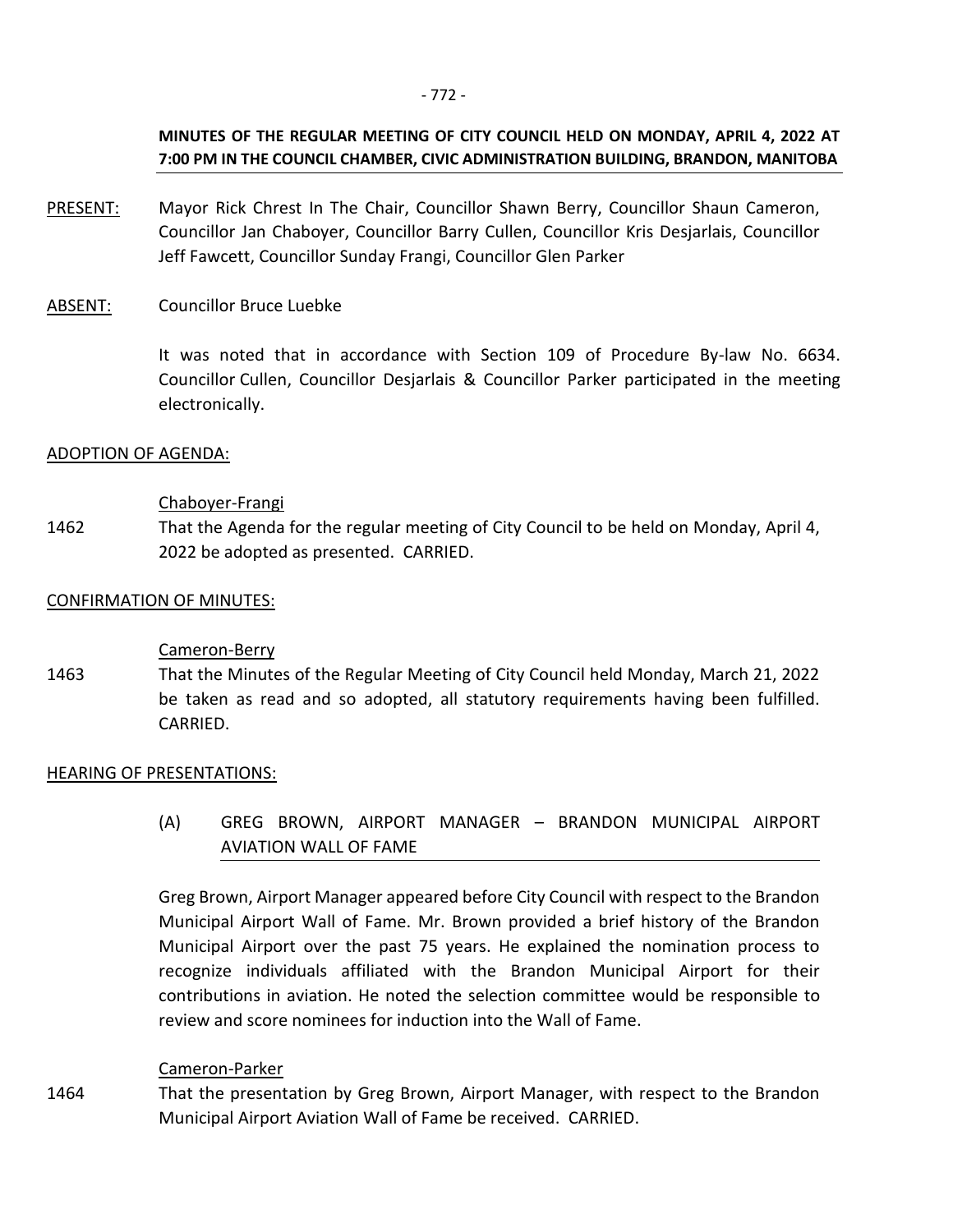### COMMUNITY COMMENTS/FEEDBACK:

Nil

## HEARING OF DELEGATIONS:

Nil

### PUBLIC HEARINGS:

1465

### (A) 2022 FINANCIAL PLAN

City Council sat to hear representation on the City's 2022 Financial Plan.

Val Rochelle, Director of Finance appeared before City Council and provided a power point overview of the 2022 Financial Plan. Items highlighted included a review of the proposed operating and capital projects. Ms. Rochelle noted that the presentation and a copy of the 2022 Financial Plan were available for viewing on the City of Brandon's website at [www.brandon.ca.](http://www.brandon.ca/)

No representation was received either in support of or in opposition to the 2022 Financial Plan.

### Chaboyer-Berry

That the Public Hearing on the City of Brandon's 2022 Financial Plan be concluded. CARRIED.

(B) BY-LAW NO. 7328 – BORROWING FOR THE UPGRADE AND EXPANSION OF THE WATER TREATMENT FACILITY

City Council sat to hear representation with respect to the proposed borrowing for the upgrade and expansion of the Water Treatment Facility.

No representation was received either in support of or in opposition to the borrowing by-law.

### Cameron-Frangi

1466 That the public hearing with respect to the proposed borrowing for the upgrading and expanding of the City's Water Treatment Facility be concluded. CARRIED.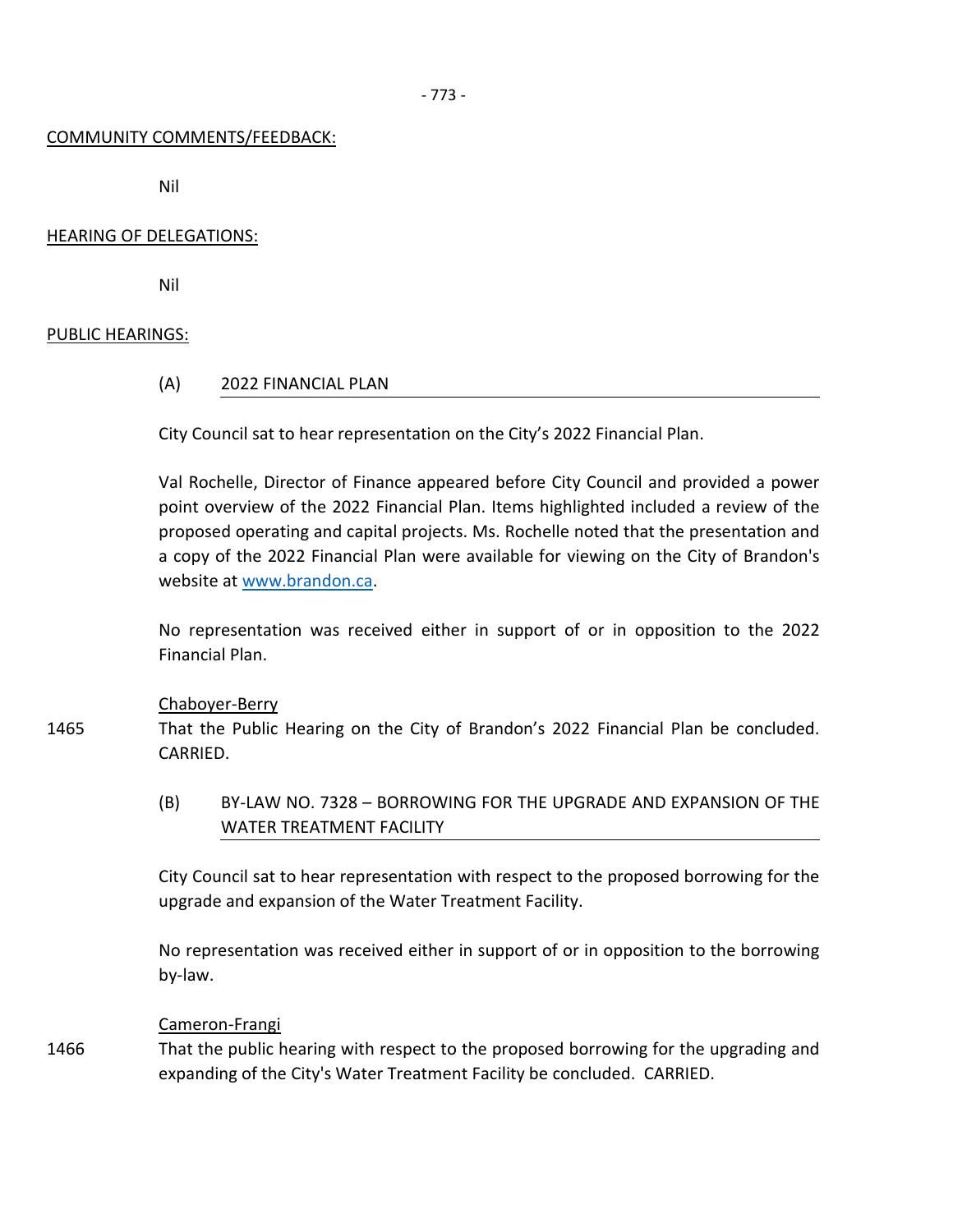# (C) BY-LAW NO. 7331 – BORROWING FOR THE CONSTRUCTION OF STORMWATER INFRASTRUCTURE IN SOUTHEAST BRANDON

City Council sat to hear representation with respect to the proposed borrowing for the construction of stormwater infrastructure in the Southeast Brandon area.

No representation was received either in support of or in opposition to the borrowing by-law.

# Berry-Chaboyer

1467 That the Public Hearing with respect to the proposed borrowing for the construction of stormwater infrastructure in Southeast Brandon be concluded. CARRIED.

# COMMUNICATIONS & PETITIONS:

Nil

# COMMITTEE REPORTS:

(A) WESTERN MANITOBA CENTENNIAL AUDITORIUM VERBAL APRIL 4, 2022

Councillor Cameron provided a verbal report from the monthly meeting and Annual General meeting of the Western Manitoba Centennial Auditorium (WMCA) held on March 30, 2022. Councillor Cameron indicated the WMCA 2021 fiscal year end was positive, which was due to government grant assistance. He noted mask use was still required to enter the WMCA, and as of March 1, 2022 proof of vaccination was no longer required.

Councillor Cameron noted the upcoming performances scheduled in 2022, and concluded by thanking the WMCA Board of Governors for their contributions to the sustainability of the organization.

## (B) BRANDON URBAN ABORIGINAL PEOPLES' COUNCIL VERBAL APRIL 4, 2022

Councillor Desjarlais provided a verbal report from the Brandon Urban Aboriginal Peoples' Council (BUAPC) meeting held on March 24, 2022. He noted the main topics discussed were 2022 Truth & Reconciliation week planning, and reconciliation teachings by Tim O'Loan scheduled May 16 to 20, 2022 for the City of Brandon, Brandon School Division, Brandon University and Assiniboine Community College.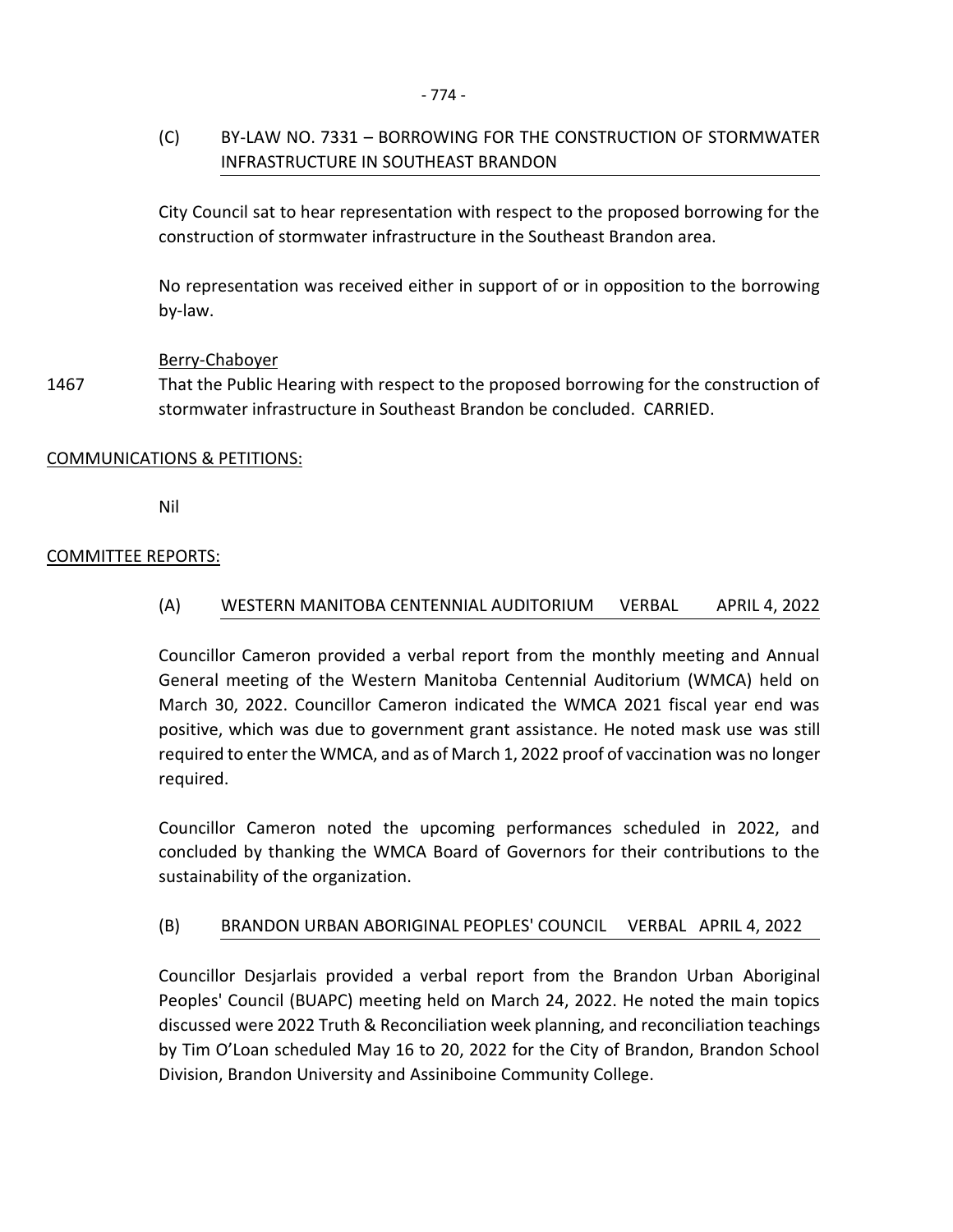Councillor Desjarlais concluded by indicating the City would be holding workshops in the near future to obtain feedback from the First Nation, Metis and Inuit community on the City Plan.

Cameron-Berry

1468 That the reports of the Western Manitoba Centennial Auditorium and Brandon Urban Aboriginal Peoples' Council be received. CARRIED.

### ENQUIRIES:

### (277) LANE REMEDIATION AND REPORTING PROCESS

Councillor Cameron enquired as to when the 2022 back lane remediation was expected to occur, and further, how problem areas could be reported.

At the request of His Worship the Mayor, the City Manager responded that, weather dependent, work was expected to begin mid-April. He noted that all lanes were to be inspected to determine required repairs and problem areas could be reported by calling 204-729-2285.

### ANNOUNCEMENTS:

## CANADIAN CANCER SOCIETY DAFFODILS

His Worship Mayor Chrest announced that the Canadian Cancer Society Daffodil Campaign to raise funds for cancer research was currently underway and noted that members of City Council were wearing the yellow daffodil pins as a show of support. His Worship also noted that many members of City Council were also wearing the blue and yellow ribbons as a show of support for the Ukraine as the battle with Russia continued.

### ROYAL MANITOBA WINTER FAIR

Councillor Fawcett announced that he was pleased to see the Royal Manitoba Winter Fair back after a two-year hiatus and congratulated all those involved in making this such a successful event for Brandon.

His Worship Mayor Chrest echoed Councillor Fawcett's accolades and noted that the success of such a major event after having been cancelled for two consecutive years spokes volumes to the resiliency of this community.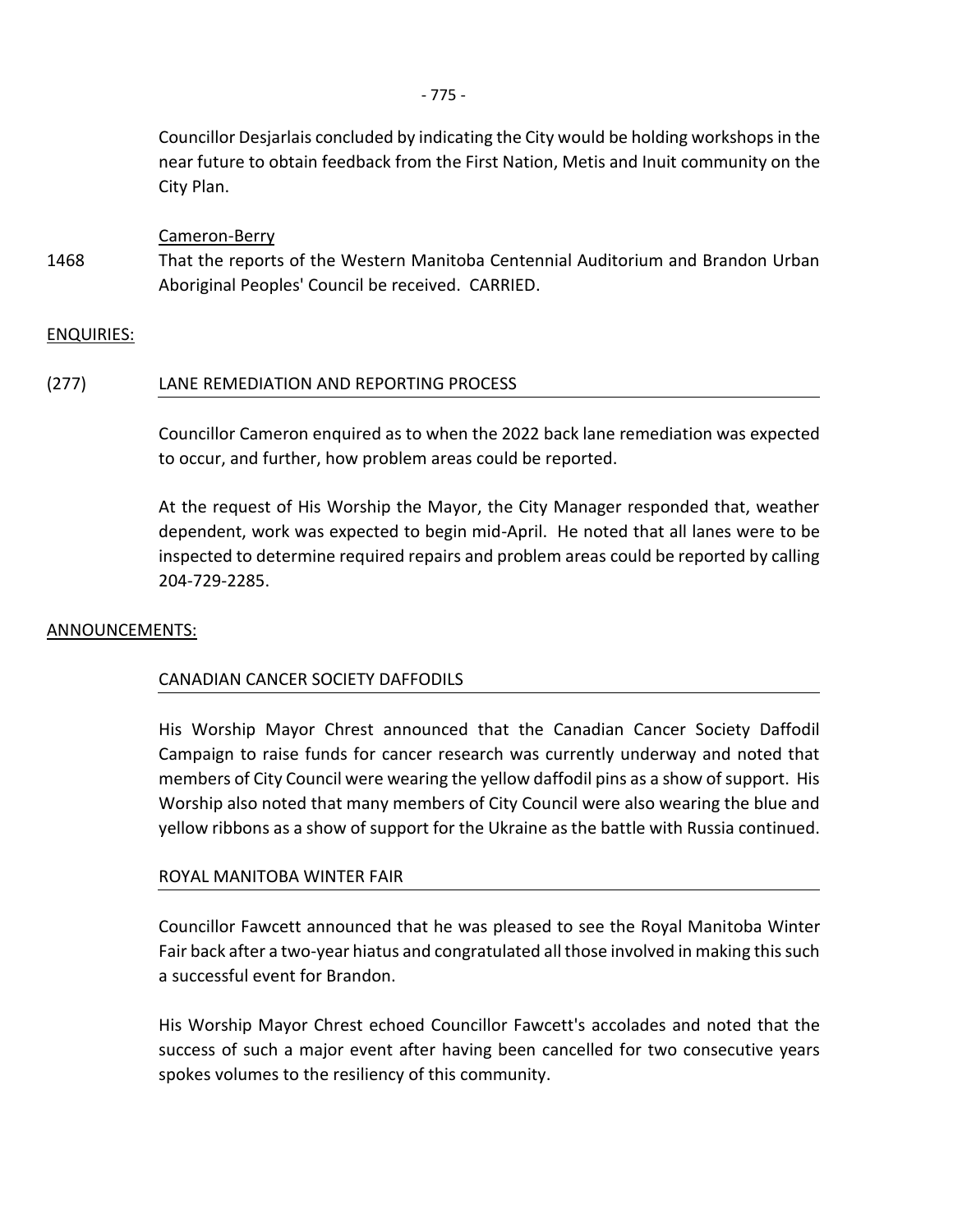# VALLEYVIEW CENTENNIAL SCHOOL - FOOD FOR THOUGHT PROGRAM

Councillor Cameron announced that Valleyview Centennial School was holding a food drive and collecting funds to support the Brandon Food for Thought Program from April 4-13, 2022. He advised that food donations of cereal, crackers, granola bars and other non-perishable items could be dropped off in the box at the front door of the school and monetary donations could be given to any of the teachers.

# GENERAL BUSINESS:

# (A) 2022 FINANCIAL PLAN

City Council considered a report from the Director of Finance dated March 17, 2022 with respect to the above.

# Fawcett-Chaboyer

1469 That the 2022 Financial Plan of The City of Brandon dated April 4, 2022, as set out in the form approved by the Minister of Municipal Relations, a copy of which is attached to the report of the Director of Finance dated April 4, 2022, be so adopted;

> and further, that the operating and capital estimates outlined in said plan be incorporated in and form part of the 2022 Tax Levy By-law. CARRIED.

> (B) AMENDMENT TO RESOLUTION NO. 1290 – AFFORDABLE HOUSING INCENTIVE FOR 802 – 11TH STREET

> Submitted for consideration was a report from the Director of Economic Development dated March 23, 2022 with respect to the above.

## Frangi-Cameron

1470 That Council Resolution No. 1290 relating to an affordable housing incentive for 802 - 11th Street and 354 - 8th Street adopted at the December 20, 2021 meeting of City Council be amended by deleting the words: "Vionell Holdings Partnership" and substituting therefor the words: "10034391 Manitoba Ltd." CARRIED.

> It was noted that as notice had not been given to amend the motion previously adopted, a 2/3 vote was necessary to pass the above resolution.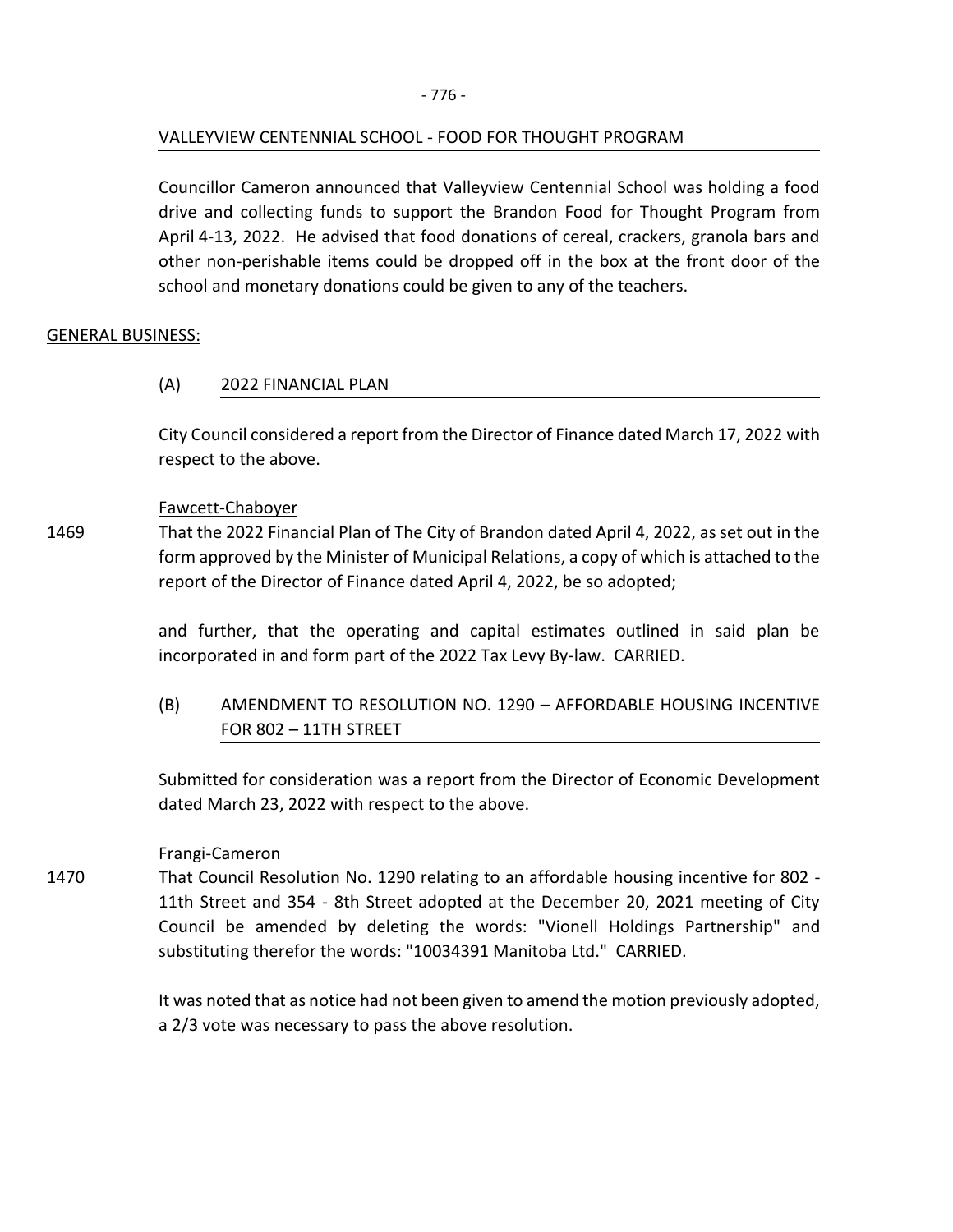# (C) POTENTIAL AMENDMENTS TO ANIMAL CONTROL BY-LAW AND FEE SCHEDULE

Berry-Frangi

- 1471 That the report with respect to possible amendment of Animal Control By-law No. 5900 and the Schedule of Fees be deferred to no later than May 16, 2022. CARRIED.
	- (D) AMENDMENT TO PROVINCIAL HIGHWAY TRAFFIC ACT IMAGE CAPTURING ENFORCEMENT REGULATION 220/2002

## Berry-Chaboyer

1472 That the pending motion to make a formal request to the Province of Manitoba to amend the Highway Traffic Act Image Capturing Enforcement Regulation be further tabled until June 20, 2022. CARRIED.

BY-LAWS:

NO. 7324 TO REZONE PROPERTY LOCATED AT 309 PRINCESS AVENUE FROM COMMERCIAL GENERAL ZONE TO DOWNTOWN MIXED USE ZONE

> City Council considered a report from the Legislative Services Department dated March 18, 2022 with respect to the above.

## Desjarlais-Cameron

1473 That By-law No. 7324 to rezone property located at 309 Princess Avenue (Lots 1/3 And Part Lot 4, Block 66, Plan 2 BLTO) from Commercial General (CG) zone to Downtown Mixed Use (DMU) zone be read a second time. CARRIED.

## Desjarlais-Frangi

- 1474 That third reading of this by-law be held in abeyance pending the owner or successor entering into a development agreement with the City of Brandon subject to the following conditions:
	- 1. The Developer agrees to develop 16 residential units in general consistency with the attached site plan.
	- 2. The Developer agrees to contribute \$714.67 for cash in lieu of land dedication of public reserve. This contribution is due in full upon execution of the development agreement.
	- 3. The Developer agrees to contribute to the Brandon School Division in lieu of land dedication in the amount of \$3,240.00.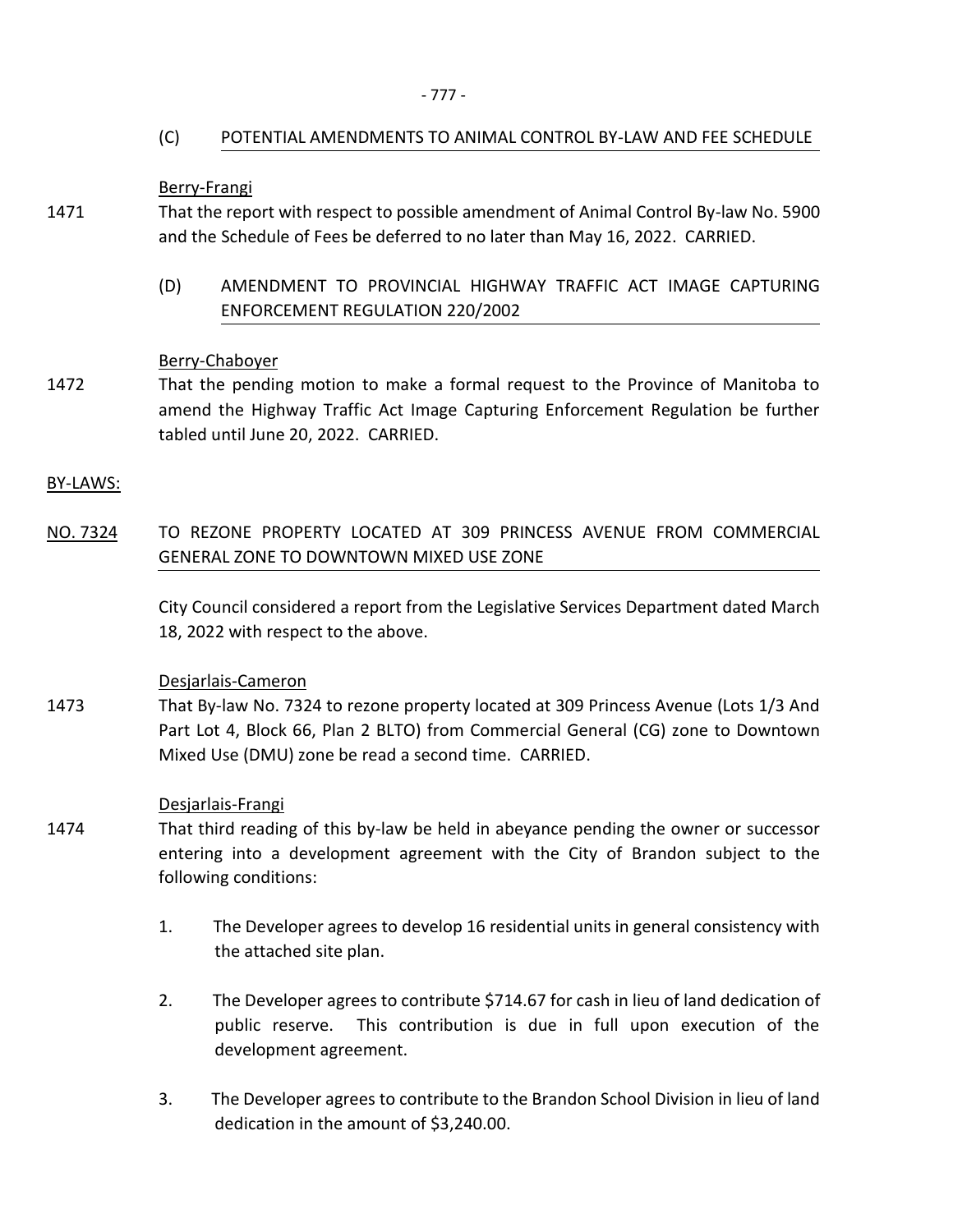- 4. The Developer agrees to mitigate increased runoff for both 5-year, pre and post development and 100-year, pre and post development, storm water events. The Developer will be required to submit design drawings as prepared by a professional engineer with such design being subject to review and acceptance by the City Engineer.
- 5. The Developer agrees that should a boulevard tree need to be removed on Princess Avenue, a replacement tree will be planted in the boulevard along  $3<sup>rd</sup>$ Street.

And that Administration be authorized to prepare a Development Agreement containing all conditions and requirements to protect the City's interests in accordance with any procedures, policies, by-laws and Acts. CARRIED.

### NO. 7327 TO IMPOSE AND LEVY PROPERTY TAXES FOR THE FISCAL YEAR 2022

Submitted for consideration was a report from the Director of Finance dated March 17, 2022 with respect to the above.

### Chaboyer-Fawcett

- 1475 That By-law No. 7327 to impose and levy property taxes for the fiscal year 2022 be read a first time. CARRIED.
- NO. 7328 TO BORROW FUNDS FOR UPGRADING AND EXPANDING THE WATER TREATMENT **FACILITY**

Considered was a report from the General Manager of Corporate Services dated March 25, 2022 with respect to the above.

### Cameron-Frangi

- 1476 That By-law No. 7328 to provide for the borrowing and expenditure of funds for the purposes of upgrading and expanding the City's Water Treatment Facility be read a first time. CARRIED.
- NO. 7329 TO AMEND BY-LAW NO. 6974 CAMPAIGN EXPENSE LIMITS FOR MUNICIPAL **CANDIDATES**

City Council considered a report from the Director of Legislative Services dated March 11, 2022 with respect to the above.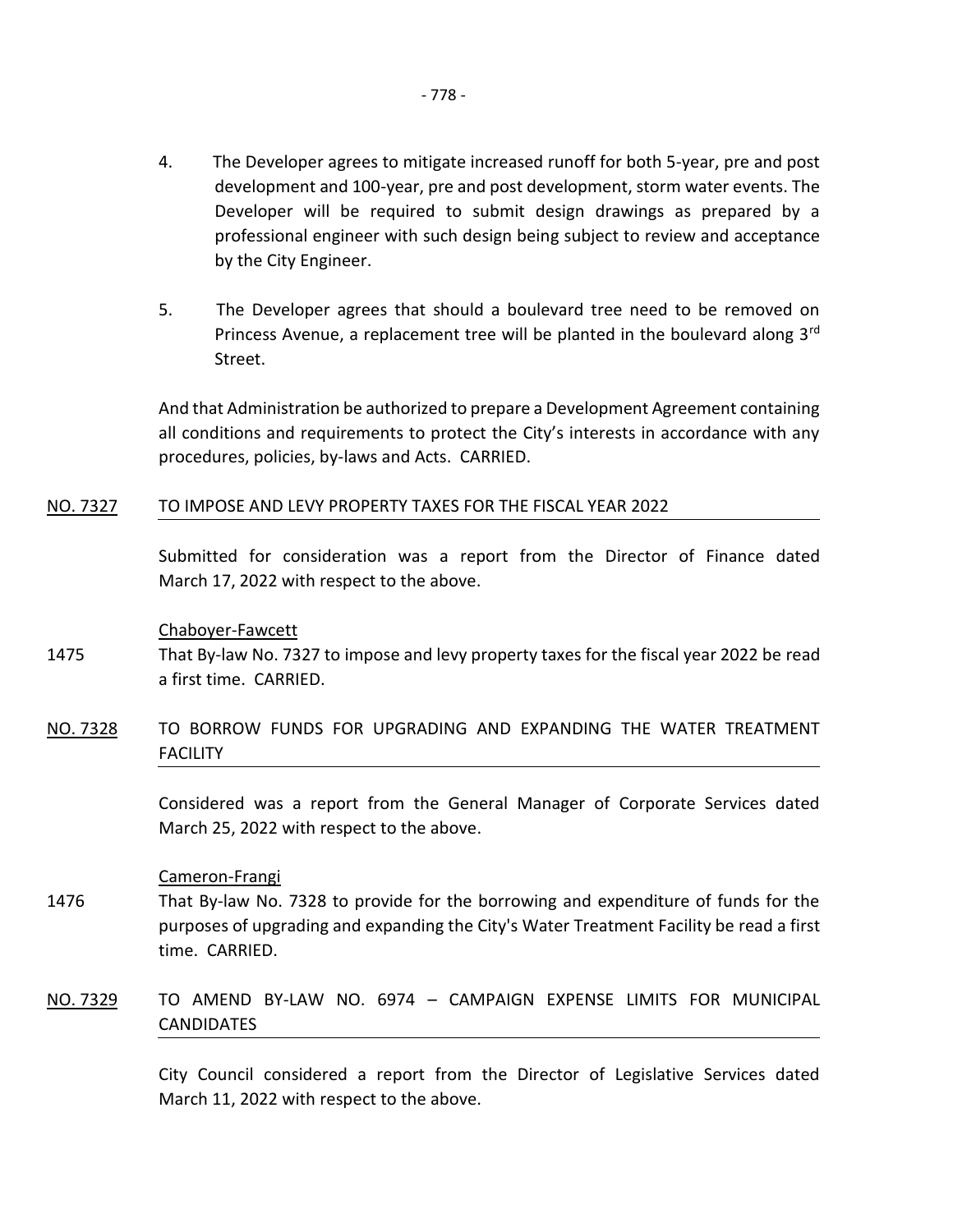## Frangi-Chaboyer

1477 That By-law No. 7329, to amend Campaign Expenses and Contributions By-law No. 6974 to increase the limit to campaign expenses that may be incurred by candidates and to index any future increase for inflation, be read a first time. CARRIED.

# NO. 7330 USE OF MUNICIPAL RESOURCES IN AN ELECTION

Submitted for consideration was a report from the Director of Legislative Services dated March 11, 2022.

## Berry-Cameron

- 1478 That By-law No. 7330 to establish the rules and procedures for the use of municipal resources before a general election or by-election be read a first time. CARRIED.
- NO. 7331 TO BORROW FUNDS FOR THE CONSTRUCTION OF STORMWATER INFRASTRUCTURE IN THE SOUTHEAST AREA OF BRANDON

Considered was a report from the Director of Finance dated March 24, 2022 with respect to the above.

## Chaboyer-Parker

1479 That By-law No. 7331 to provide for the borrowing and expenditure of funds for the purpose of constructing new stormwater infrastructure in the southeast of Brandon, including stormwater retention ponds, storm sewers, and ditching be read a first time. CARRIED.

# NO. 7332 TO CHANGE THE BOUNDARIES AND NAMES OF THE ELECTORAL WARDS IN THE CITY OF BRANDON

City Council considered a report from the Director of Legislative Services dated March 15, 2022 with respect to the above.

## Berry-Frangi

1480 That By-law No. 7332 to change the boundaries and names of the electoral wards in the City of Brandon be read a first time. CARRIED.